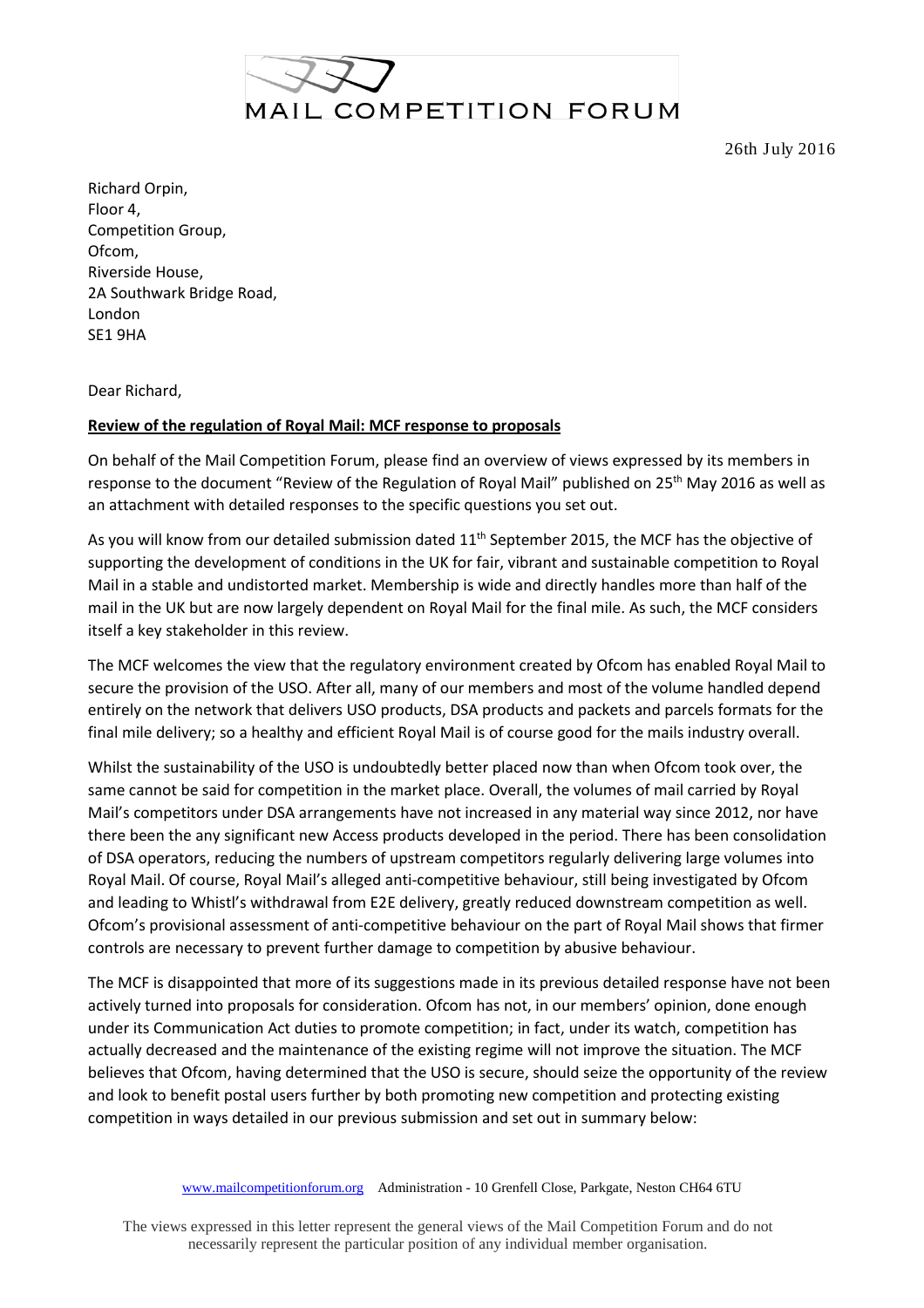

- 1) Deregulation
	- a. The MCF is disappointed that Ofcom has again failed to address the competitive distortion created by the continued regulation of Royal Mail's franked mail product.
	- b. The MCF is concerned about Ofcom's proposals to reduce regulation of the Postal Common Operating Procedures. The MCF believes that Ofcom's proposals will result in Royal Mail exploiting its dominant position in relation to the matters covered by these procedures.
- 2) Access scope to be extended with mandated Access
	- a. Across the full range of retail products e.g. election sort, D+1, Tracking and COD and flexible three day delivery
	- b. Access to other points in the network, not just the IMC
	- c. Large letters over 750g and small packets, probably up to 2kg. Royal Mail is still dominant in this space and Ofcom must bring competition to this section of the parcels market.
	- d. Equivalent treatment for Retail and Wholesale with obligations such as forecasting, fall to earth profile, container access and use on an equivalent basis.

## 3) Pricing

- a. Reintroduce the proposals cover by the Access Pricing Review or similar. Zonal postings are still relatively small but represent the fastest growing section of the market. Zonal prices also control the surcharging regime on PP2, zonal contracts, regional price plans and bespoke packet contracts so directly impact over 50% of the mail carried in access so it is vital that Royal Mail has a clear, transparent and cost reflective framework under which to operate.
- b. A safeguard cap on Access prices is needed. Ofcom may believe that Royal Mail has behaved appropriately with its price increases limiting them to around RPI in recent years but this is not a view shared by our members and their posting customers. Post competes with other media and these competing media have not increased their prices at the same level as post. This differential leads to enhanced substitution, damaging volumes and is ultimately one important component in the sustainability of the USO.
	- c. Royal Mail's pricing differential between transactional and advertising mail, based on elasticity rather than cost difference, has recognised that decisions by advertisers on the use of alternative non mail media in advertising are ad hoc, based on ROI of their mail and non-mail campaign performance. As such, there is a chance that Mail lost in one campaign could come back for another. However, decisions made in transactional mail are more structural and volumes lost to alternatives do not often return. The Mail Competition Forum believes it is wrong for Royal Mail to be able to incentivise only one type of mail (even the recent Incentive for Growth scheme is only for advertising mail) when pricing initiatives for new transactional mail could also support volumes in that sector. Of course if the delivery sector was truly competitive since the underlying costs are identical then the prices for transactional and advertising mail would equalise through competitive pressures so the distortion would disappear.

[www.mailcompetitionforum.org](http://www.mailcompetitionforum.org/) Administration - 10 Grenfell Close, Parkgate, Neston CH64 6TU

The views expressed in this letter represent the general views of the Mail Competition Forum and do not necessarily represent the particular position of any individual member organisation.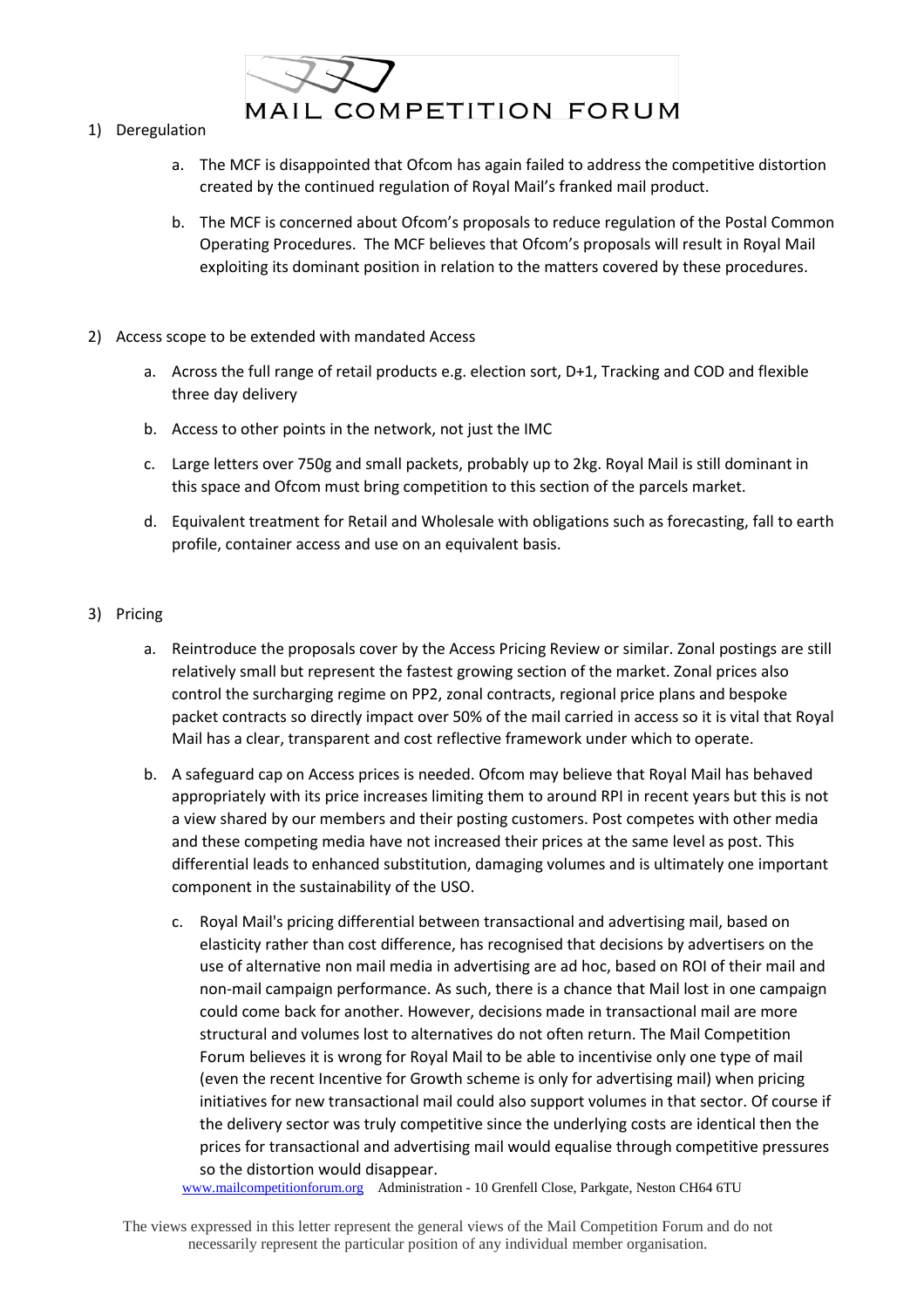

- d. Profile pricing in Retail Publishing Mail provides discounts in London which is, of course, one of the most expensive zones in Access Mail. Consequently, these customers have failed to see the benefits from competition and much of the volume has been substituted.
- e. MCF members would like to see a regime where there is an expectation of lower posting prices for all customers delivered by improved efficiency and stable volumes rather than the presumption of higher prices each year.
- f. In its market review Ofcom commented on the proportions of mail revenue held by upstream operators. An objective analysis of this will show that whilst prices continue to rise in the captive downstream element the prices charged in the upstream competitive element continue to fall. This is a direct result of fierce competition upstream and, of course, the same customer benefits are not being felt downstream.
- g. The MCF welcomes the work to ensure cost allocation between letters and parcels happens appropriately and are concerned to learn that this is not already in place.
- h. MCF members would welcome the return to point-to-point margin squeeze testing rather than the current basket approach. Members fear that the basket approach is simply not transparent and that Royal Mail are free to take practically any piece of business they want with bespoke pricing using the freedom that these baskets provide.

## 4) Contracts

- a. Ofcom's few proposed changes to Access contracts are welcome but do not go far enough.
- b. Ofcom is proposing to maintain the regulatory regime under which Royal Mail proposed its differential pricing proposals in 2014. Had it not been for a suspension clause negotiated by the operators it is likely that Royal Mail would have proceeded with its proposals, causing damage beyond Whistl's withdrawal from E2E and flowing through into the DSA market.
- c. Royal Mail should be prevented from making unilateral contract changes. Its "take it or leave it" attitude must end. Instead, the MCF advocates an industry wide mechanism to debate and decide on such changes. This to apply not only to the contracts but also to the user guides that sit behind them.
- d. Wholesale customers do struggle to submit new service requests and whilst the process does exist, it is not fit for purpose. Our members report obstructive behaviour and foot-dragging in the pre-application process and, having finally submitted the form, the outputs regularly contain eye-wateringly high development costs and indemnity requirements that either make the development uneconomic or too high risk. However, Royal Mail own developments in both the retail and wholesale areas do not appear to suffer with the same obstacles.

## 5) Efficiency improvements

a. The MCF has long held the opinion that not enough is being done to improve efficiency and that improvements in this area should not only help the sustainability of the USO but should also deliver customer benefits.

[www.mailcompetitionforum.org](http://www.mailcompetitionforum.org/) Administration - 10 Grenfell Close, Parkgate, Neston CH64 6TU

The views expressed in this letter represent the general views of the Mail Competition Forum and do not necessarily represent the particular position of any individual member organisation.